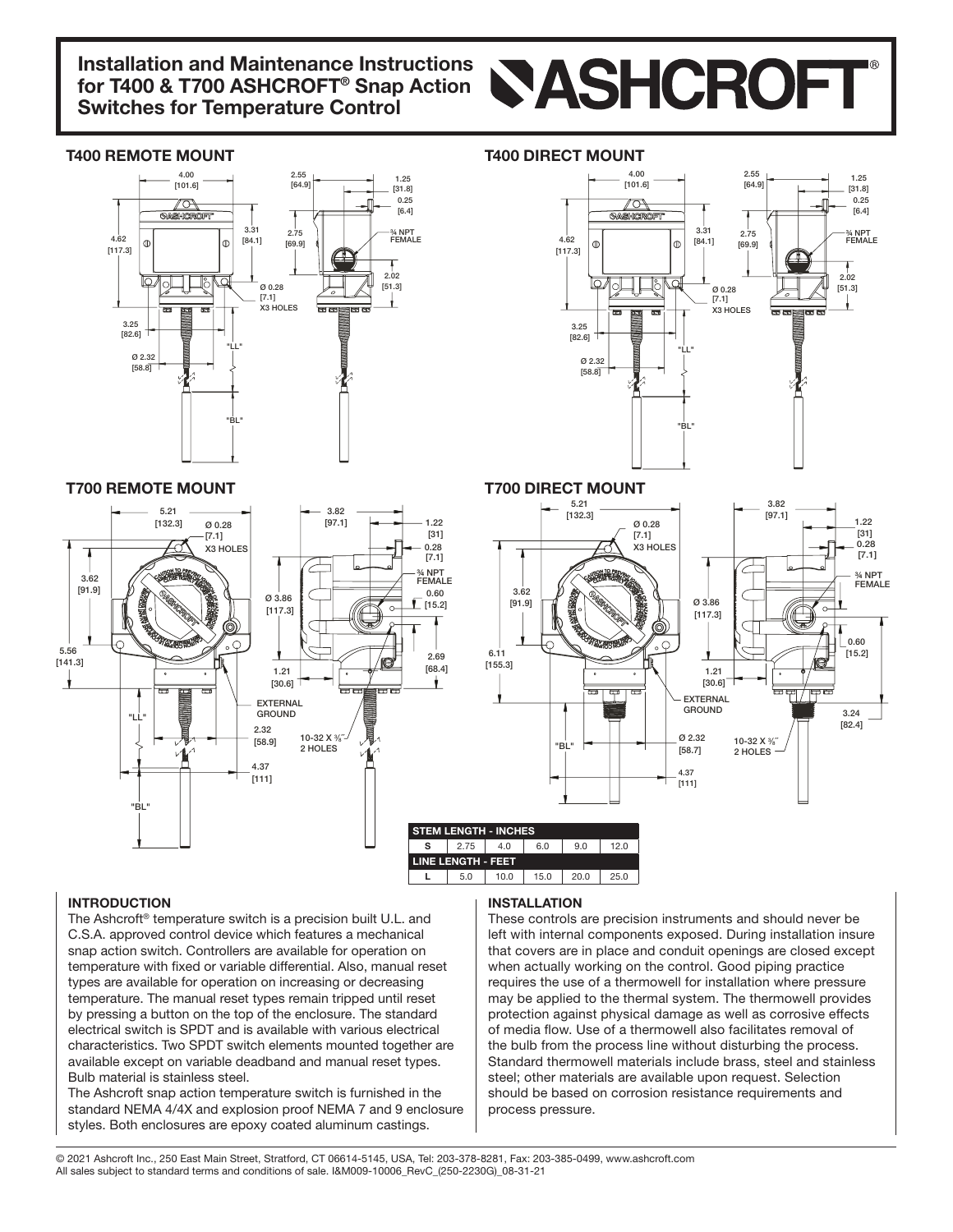#### **MOUNTING T400 AND T700 SERIES**

There are three holes external to the enclosure for surface mounting. Location of these holes is shown on the general dimension drawing.

#### A. Direct - Mounted Controls

These controls have a  $\frac{1}{2}$  NPT threaded adapter and may be attached directly or indirectly by means of a thermowell to equipment to be controlled. When installing or removing control always use the wrench flats or hex above the threads. Do not twist the housing.

#### **B. Remote Mounted Controls**

Two types of union bushings are available to install a remote mounted bulb into a thermowell or other 1/2 NPT threaded hole. A non-pressure tight type consists of a bushing, split grommet and compression nut. To use this, the bulb is inserted through the nut and the split grommet is slipped into the capillary between the compression nut and the bushing. After positioning the bulb as desired tighten the nut to the bushing. This will lock the capillary at the desired location. The pressure tight type is clamped to the bulb after insertion by tightening the compression nut.



To use this, the union bushing is screwed into the  $\frac{1}{2}$  NPT threaded hole. The compression nut and sleeve are slipped onto the bulb which is then inserted into the union bushing. The bulb is then positioned and the compression nut is hand tightened pus 21/4 turns. This will lock the capillary at the desired location.

#### **ELECTRICAL CONNECTIONS**

Remove cover T400 Series – two screws hold cover to enclosure T700 Series – cover unscrews

#### **CONDUIT CONNECTIONS**

**Note** – It is recommended that Teflon<sup>®</sup> tape or other sealant be used on conduit, bushing or plug threads to ensure integrity of the .enclosure

**T400 Series standard** – one  $\frac{3}{4}$  NPT conduit hole right side. T700 Series standard – two  $\frac{3}{4}$  NPT conduit holes with one permanent plug. NEMA 7 & 9 enclosures require proper conduit seals and breathers as per the National Electrical Code. **T400 & T700 series – XJL variation –**  $\frac{3}{4}$  **to**  $\frac{1}{2}$  **NPT reducing** 

bushing supplied. **T400 Series – XJK variation – two**  $\frac{3}{4}$  **NPT conduit holes.** 

#### **T400 SERIES**

**SPDT** – Wire directly to the switch according to circuit requirements. On controls with pilot lights wire lights according to circuit diagram on inside of cover. See special wiring instruction tag for single switches with two pilot lights and dual switches with one or more lights.

2-SPDT - Dual switching elements consist of two SPDT switches mounted together in a bracket. Switches are calibrated to have simultaneous operation within 1% of range either on increasing or decreasing pressure but not in both directions. Wire directly to the front and rear switch according to circuit requirements. Leads are provided on rear switch color coded as follows:

| Common          | – Whit |
|-----------------|--------|
| Normally Closed | – Red  |
| Normally Open   | - Blue |

 $-$  White – Red

When hermetically sealed switch element (s) are supplied, the lead color coding is as follows:

| Common          | – White |
|-----------------|---------|
| Normally Closed | – Red   |
| Normally Open   | - Blue  |

#### **T700 SERIES**

SPDT – Wire directly to the switch according to circuit .requirements

2-SPDT – Wire to front switch terminal block (left) and rear switch terminal block (right) as marked. Strip insulation 5/16", insert in proper terminal connector and tighten clamping screw to secure.

#### SETPOINT LOCKING SCREW (T400 ONLY)

Once setpoint has been determined, tighten setpoint locking screw using a 5/64" allen (hex) wrench. Do not over torque; setpoint locking screw only needs to be hand tight.

When performing calibration or changing the setpoint, the setpoint locking screw should be loosened before turning the setpoint adjusting nut. Once calibration is complete, re-tighten the setpoint locking screw.



After installation of the control replace cover to insure electrical safety and to protect internal parts from the environment.

#### **ADJUSTMENT OF SETPOINT**

**T400 & T700 Series** – A single setpoint adjustment nut  $(7/8)$  is located centrally at the bottom on the inside of the enclosure. The bulb of the control should be immersed in a bath at the desired setpoint temperature. Optimum performance will be obtained if the bulb is fully immersed. Allow five minutes for initial .stabilization

@ 2021 Ashcroft Inc., 250 East Main Street, Stratford, CT 06614-5145, USA, Tel: 203-378-8281, Fax: 203-385-0499, www.ashcroft.com All sales subject to standard terms and conditions of sale. I&M009-10006 RevC (250-2230G) 08-31-21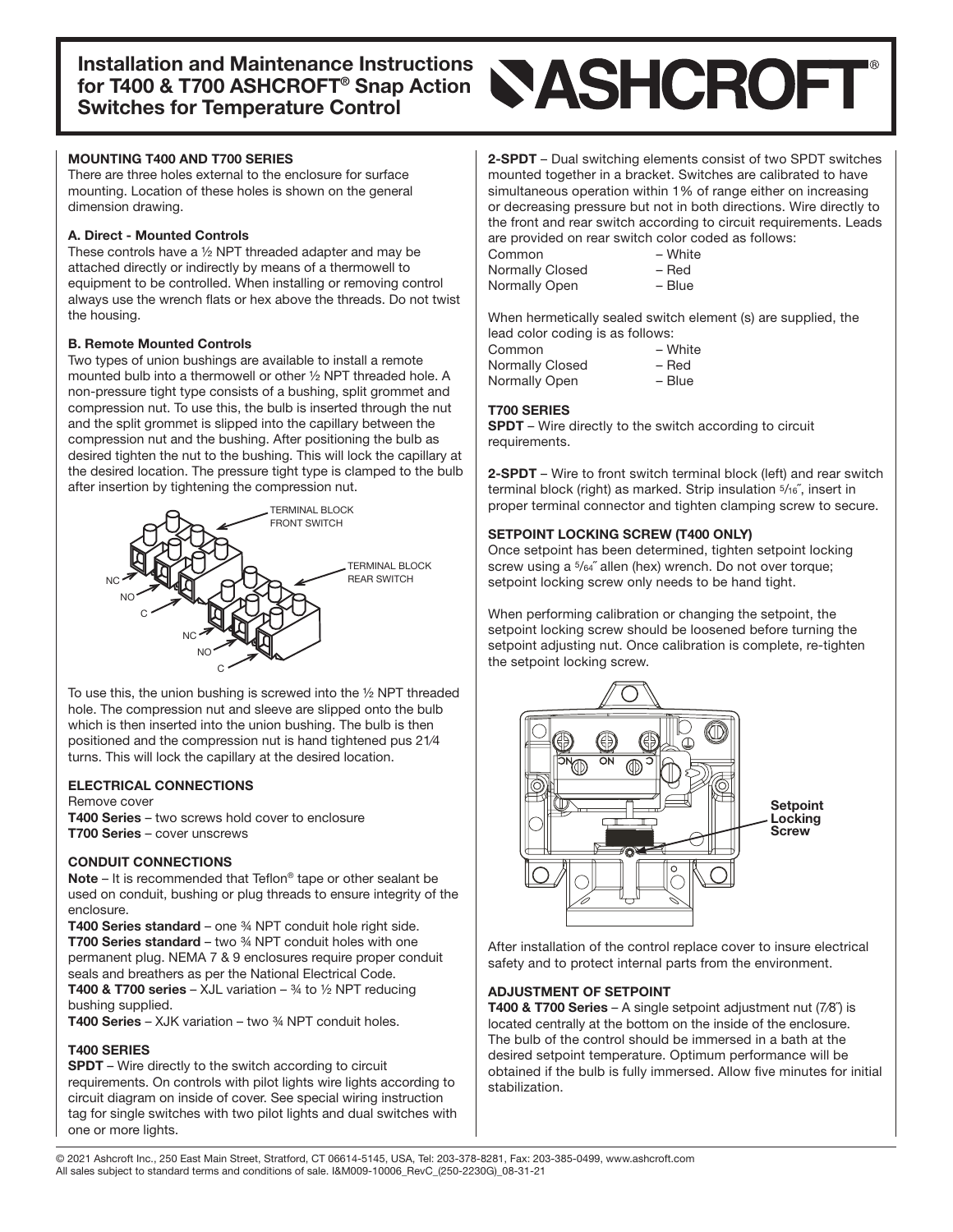**Installation and Maintenance Instructions** for T400 & T700 ASHCROFT<sup>®</sup> Snap Action **Switches for Temperature Control** 

# **NASHCROFT**

As received, the temperature switch will normally be set to approximately 90% of the indicated range. After stabilization, turn the adjustment nut until switch changes mode. Direction of turning is indicated on a label affixed to the inside of the control enclosure. When setpoint has been achieved raise and lower temperature to insure that the setpoint is correct.

After installation of the control replace cover to insure electrical safety and to protect internal parts from the environment.

#### T450 and T750 VARIABLE DEADBAND SWITCHES

Deadband is varied by rotating the wheel on the precision switch. When viewed from the front of the enclosure, rotation to the left increases deadband – rotation to the right decreased deadband. Letters on the wheel may be used as a reference. Deadbands obtainable will vary from 0.5% to 9% of pressure range depending on range segment.

#### **ADJUSTMENT OF SETPOINT**

As received, the temperature switch will normally be set to approximately 90% of range. Rotate the wheel on the MICRO SWITCH all the way to the right; this will provide smallest deadband. Increase bath temperature to the required setpoint and turn the adjustment nut until the switch changes mode. Lower the bath temperature to reset the switch. Rotate the wheel on the MICRO SWITCH until the desired deadband is obtained. The upper setpoint will be changing upward with this adjustment. Lower the bath temperature to reset the switch. Raise the bath temperature to the desired setpoint and turn the adjusting nut until the switch changes mode. Lower the bath temperature and check reset point and deadband.

#### T428 & T429 MANUAL RESET SWITCHES

Route wire leads from switch terminals so as not to interfere with or touch reset button.

 $Note - As indicated above, adjustment of setpoint is made by$ use of  $\frac{7}{8}$  nut. Precision switch element mounting screws and bracket adjusting screw are factory sealed and should not be tampered with.